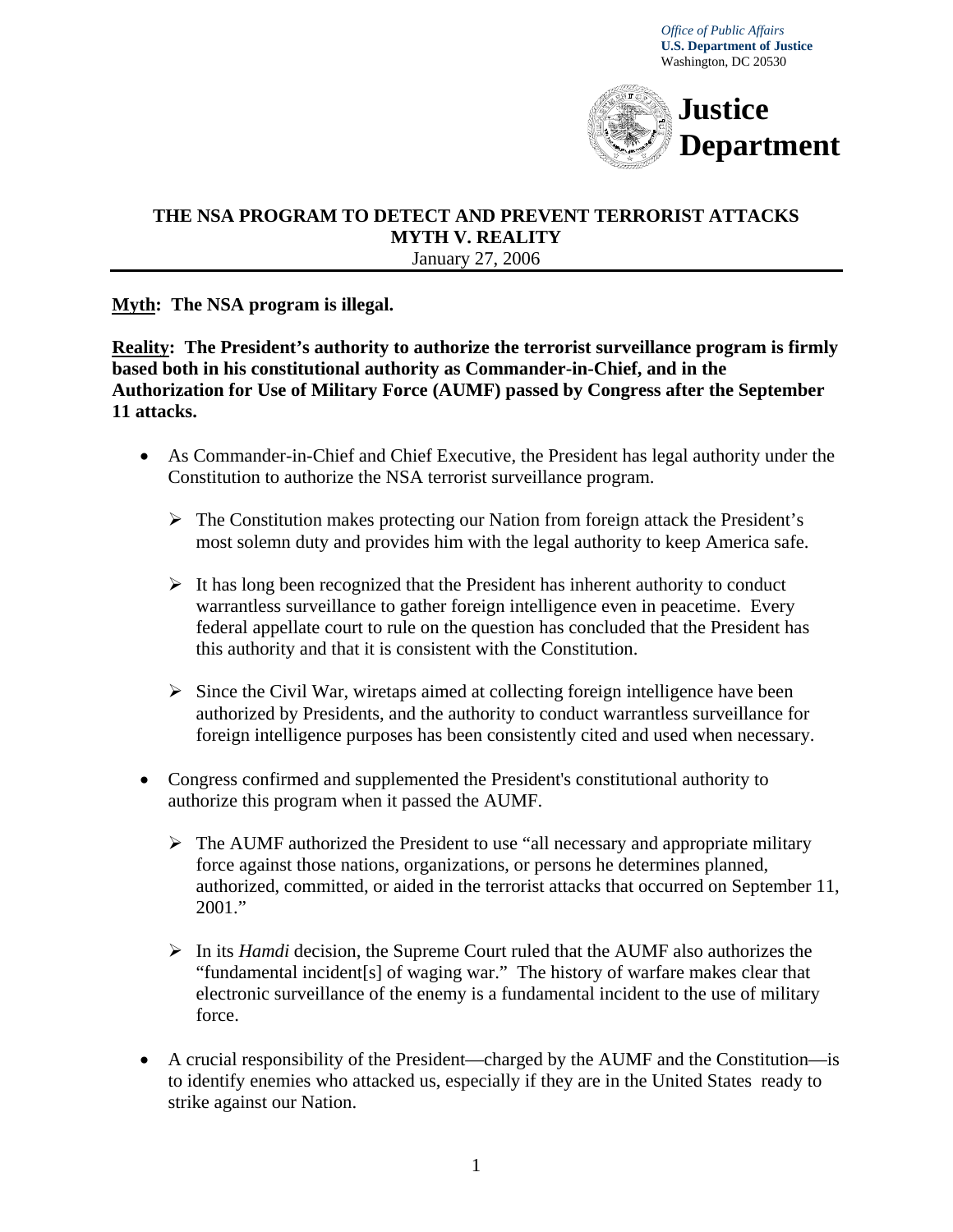- $\triangleright$  We are at war, and al Qaeda is not a conventional enemy. Since the September 11 attacks, it has promised again and again to deliver another, even more devastating attack on America. In the meantime, it has killed hundreds of innocent people around the world through large-scale attacks in Indonesia, Madrid, and London.
- $\triangleright$  Al Qaeda's plans include infiltrating our cities and communities and plotting with affiliates abroad to kill innocent Americans.
- $\triangleright$  The United States must use every tool available, consistent with the Constitution, to prevent and deter another al Qaeda attack, and the President has indicated his intent to do just that.

## **Myth: The NSA program is a domestic eavesdropping program used to spy on innocent Americans.**

## **Reality: The NSA program is narrowly focused, aimed only at international calls and targeted at al Qaeda and related groups. Safeguards are in place to protect the civil liberties of ordinary Americans.**

- The program only applies to communications where one party is located outside of the United States.
- The NSA terrorist surveillance program described by the President is only focused on members of Al Qaeda and affiliated groups. Communications are only intercepted if there is a reasonable basis to believe that one party to the communication is a member of al Qaeda, affiliated with al Qaeda, or a member of an organization affiliated with al Qaeda.
- The program is designed to target a key tactic of al Qaeda: infiltrating foreign agents into the United States and controlling their movements through electronic communications, just as it did leading up to the September 11 attacks.
- The NSA activities are reviewed and reauthorized approximately every 45 days. In addition, the General Counsel and Inspector General of the NSA monitor the program to ensure that it is operating properly and that civil liberties are protected, and the intelligence agents involved receive extensive training.

# **Myth: The NSA activities violate the Fourth Amendment.**

# **Reality: The NSA program is consistent with the Constitution's protections of civil liberties, including the protections of the Fourth Amendment.**

• The Supreme Court has long held that the Fourth Amendment allows warrantless searches where "special needs, beyond the normal need for law enforcement," exist. Foreign intelligence collection, especially in a time of war when catastrophic attacks have already been launched inside the United States, falls within the special needs context.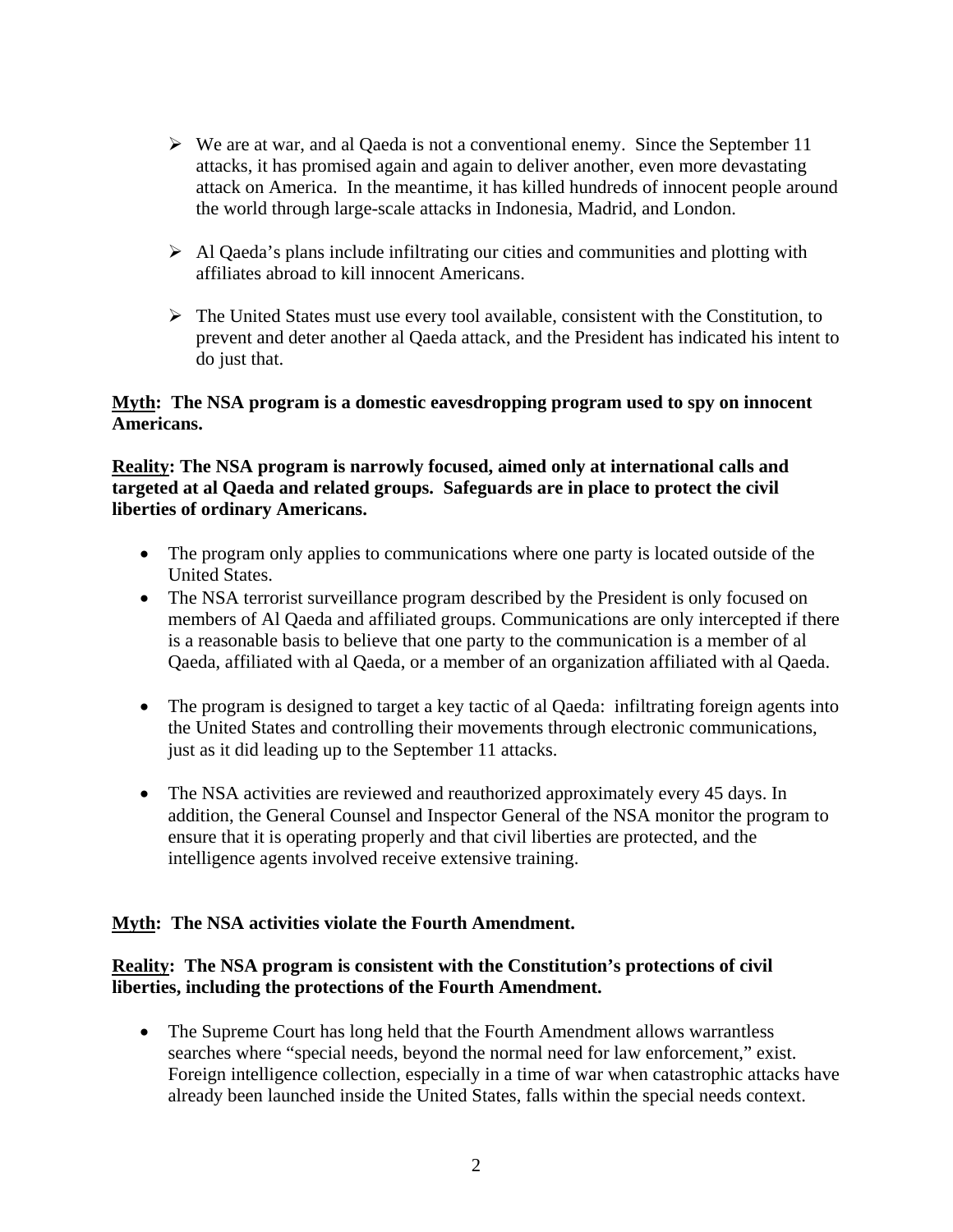- As the Foreign Intelligence Surveillance Court of Review has observed, the nature of the "emergency" posed by al Qaeda "takes the matter out of the realm of ordinary crime control."
- The program easily meets the Court's reasonableness test for whether a warrant is required. The NSA activities described by the President are narrow in scope and aim, and the government has an overwhelming interest in detecting and preventing further catastrophic attacks on American soil.

# **Myth: The NSA program violates the Foreign Intelligence Surveillance Act (FISA).**

### **Reality: The NSA activities described by the President are consistent with FISA.**

- FISA expressly envisions a need for the President to conduct electronic surveillance outside of its provisions when a later statute authorizes that surveillance. The AUMF is such a statute.
- The NSA activities come from the very center of the Commander-in-Chief power, and it would raise serious constitutional issues if FISA were read to allow Congress to interfere with the President's well-recognized, inherent constitutional authority. FISA can and should be read to avoid this.

### **Myth: The Administration could have used FISA but simply chose not to.**

**Reality: In the war on terrorism, it is sometimes imperative to detect—reliably, immediately, and without delay—whether an al Qaeda member or affiliate is in contact with someone in the United States. FISA is an extremely valuable tool in the war on terrorism, but it was passed in 1978 and there have been tremendous advances in technology since then.**

- The NSA program is an "early warning system" with only one purpose: to detect and prevent the next attack on the United States from foreign agents hiding in our midst. It is a program with a military nature that requires speed and agility.
- The FISA process, by design, moves more slowly. It requires numerous lawyers, the preparation of legal briefs, approval from a Cabinet-level officer, certification from the National Security Advisor or another Senate-confirmed officer, and finally, the approval of an Article III judge. This is a good process for traditional domestic foreign intelligence monitoring, but when even 24 hours can make the difference between success and failure in preventing a terrorist attack, a faster process is needed.

### **Myth: FISA has "emergency authorizations" to allow 72-hour surveillance without a court order that the Administration could easily utilize.**